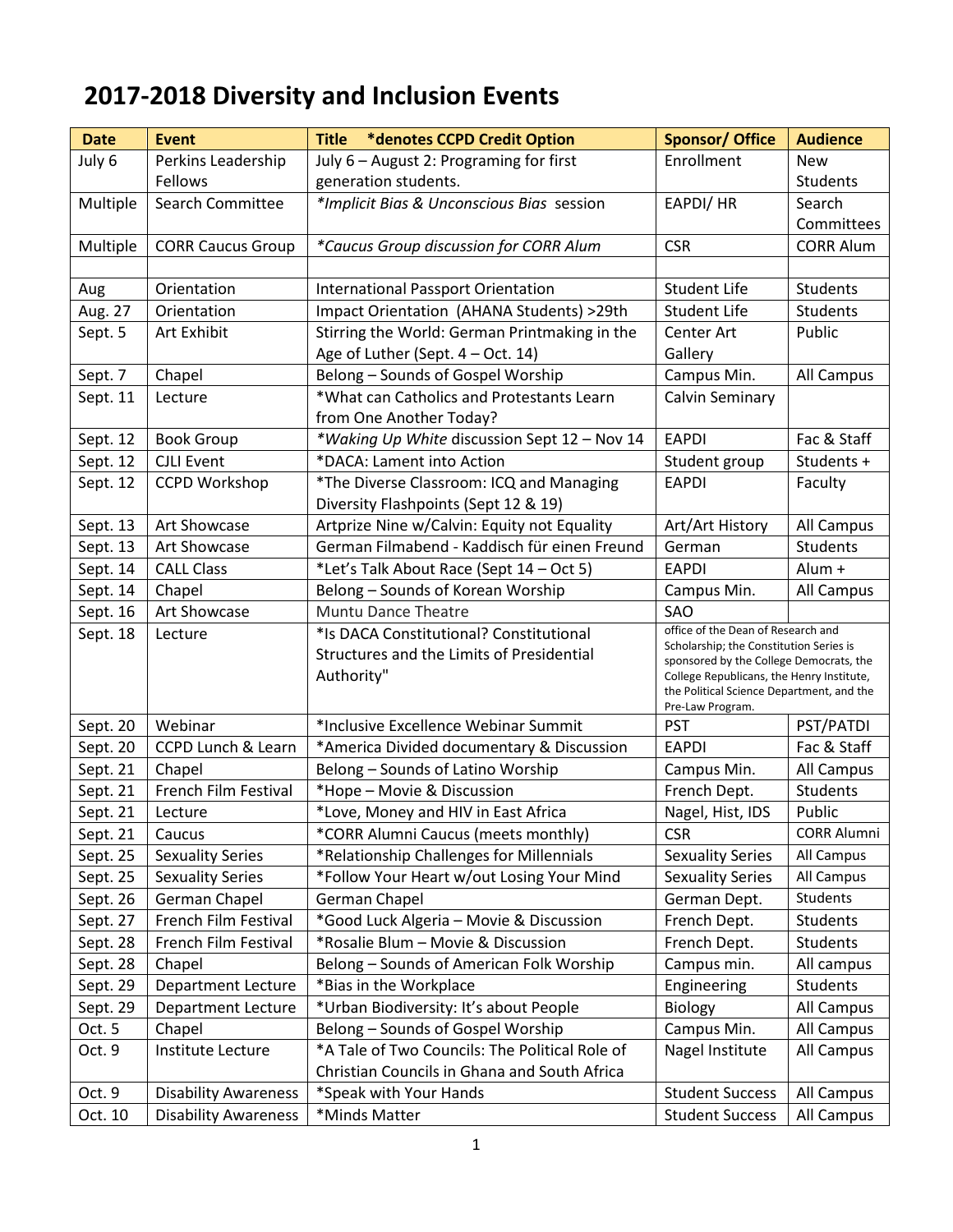| Oct. 11 | German Chapel               | German Chapel                                  | German Dept.             | Students            |
|---------|-----------------------------|------------------------------------------------|--------------------------|---------------------|
| Oct. 11 | <b>Disability Awareness</b> | *Student / Alumni Panel: Awareness             | <b>Student Success</b>   | All Campus          |
| Oct. 11 | <b>Book Group</b>           | *Waking Up White discussion Oct. 11 - >        | <b>Physical Plant</b>    | Fac. & Staff        |
| Oct. 12 | Chapel                      | Belong - Sounds of Korean Worship              | Campus Min.              | All Campus          |
| Oct. 12 | German Theaterabend         | German 362 students perform Kindertheater      | German Dept.             | Students            |
| Oct. 12 | <b>Disability Awareness</b> | *Disabilities Across Cultures                  | <b>Student Success</b>   | All Campus          |
| Oct. 12 | International Ed Wk         | <b>Celebration - Wear Your World</b>           | <b>ISDO</b>              | All Campus          |
| Oct. 13 | <b>Disability Awareness</b> | *TED Viewing Party - Disability Awareness      | <b>Student Success</b>   | All Campus          |
| Oct. 13 | <b>International Ed Wk</b>  | Celebration - International Food Festival      | <b>ISDO</b>              | All Campus          |
| Oct. 13 | <b>International Ed Wk</b>  | Celebration - Bollywood Dance Party            | <b>ISDO</b>              | All Campus          |
| Oct 13  | <b>Biology Seminar</b>      | *Unnatural Causes: Place Matters - Movie &     | Biology Dept.            | All Campus          |
|         |                             | <b>Discussion</b>                              |                          |                     |
| Oct. 14 | Lecture                     | *Justice & The Mountain: A Series on Biblical  | <b>MSDO</b>              | All Campus          |
|         |                             | Justice, Race, and Resilience. Part 1: Blessed |                          |                     |
|         |                             | Are the Poor in Spirit                         |                          |                     |
| Oct. 15 | <b>LOFT</b>                 | Worship - International Worship Night          | Campus Min.              | All Campus          |
| Oct. 16 | Chapel                      | Believe - UnLearn Week                         | Campus Min.              | All Campus          |
| Oct. 16 | Discussion                  | *Worship and Culture Collegial Conversations   | <b>CICW</b>              | CICW staff          |
| Oct. 16 | UnLearn Week/365            | *Calvin is Sneaky: What Latin@ Students Say    | <b>MSDO</b>              | All Campus          |
|         |                             | about How They Relate, Communicate, & Learn    |                          |                     |
| Oct. 16 | UnLearn Week/365            | *By the Numbers: The Progress We've Made -     | Institutional Eff.       | All Campus          |
|         |                             | Calvin Then and Now                            | & Analytics              |                     |
| Oct. 16 | UnLearn Week/365            | *Growing Pains: How a Church and a School      | <b>CRCNA ORR</b>         | All Campus          |
|         |                             | Changed                                        |                          |                     |
| Oct. 17 | Discussion                  | Worship and Culture Collegial Conversations    | <b>CICW</b>              | <b>CICW Staff</b>   |
| Oct. 17 | UnLearn Week/365            | *Diversity is                                  | Calvin Seminary          | All Campus          |
| Oct. 17 | UnLearn Week/365            | *Implicit Bias                                 | <b>CICW</b>              | All Campus          |
| Oct. 17 | UnLearn Week/365            | *Gook - Movie and Discussion                   | SAO                      | All Campus          |
| Oct. 18 | UnLearn Week/365            | *Racial [Re]Conciliation: Examining White      | Service Learning         | All Campus          |
|         |                             | Privilege and White Supremacy                  |                          |                     |
| Oct. 18 | Unlearn Week/365            | Social Issues Information Fair                 | <b>CJLI</b>              | All Campus          |
| Oct. 18 | UnLearn Week/365            | *P-AAA-nel: Being Asian at Calvin              | <b>MSDO</b>              | All Campus          |
| Oct. 18 | UnLearn Week/365            | *The Big Sick -Movie & Discussion              | SAO                      | All campus          |
| Oct. 19 | Chapel                      | Belong - Sounds of Latino Worship              | Campus Min.              | All campus          |
| Oct. 19 | CCPD workshop               | *WMPCC Report Review for Leadership            | <b>Financial Service</b> | <b>Financial Sv</b> |
| Oct. 19 | UnLearn Week                | *Lunch and Learn                               | Calvin Seminary          | All Campus          |
| Oct. 19 | UnLearn Week                | *Calling In, Calling Out: Navigating Campus    | <b>MSDO</b>              | All Campus          |
|         |                             | Climate at Calvin                              |                          |                     |
| Oct. 19 | <b>UnLearn Week</b>         | *Arabian Nights Scene and Talk Back: Tackling  | CAS                      | All Campus          |
|         |                             | <b>Cultural Stereotypes</b>                    |                          |                     |
| Oct. 20 | <b>UnLearn Week</b>         | *Moving from Knowledge to Action and           | Center for               | All Campus          |
|         |                             | Healthy Coping in Justice Advocacy             | Wellness                 |                     |
| Oct. 24 | <b>CCPD Workshop</b>        | *Diversity & Inclusion in the Calvin           | Provost Office           | Select              |
|         |                             | Classroom." Teaching and Learning Network      |                          | Faculty             |
| Oct. 26 | Chapel                      | Belong - Sounds of American Folk Worship       | Campus min.              | All Campus          |
| Oct. 26 | Lecture                     | *Review, Reflect, Resolve: Education and       | <b>Education Dept.</b>   | All Campus          |
| Oct. 28 | Conference                  | <b>International Development Work</b>          |                          |                     |
|         |                             | *She Leads Summit                              | Calvin Seminary          | Public              |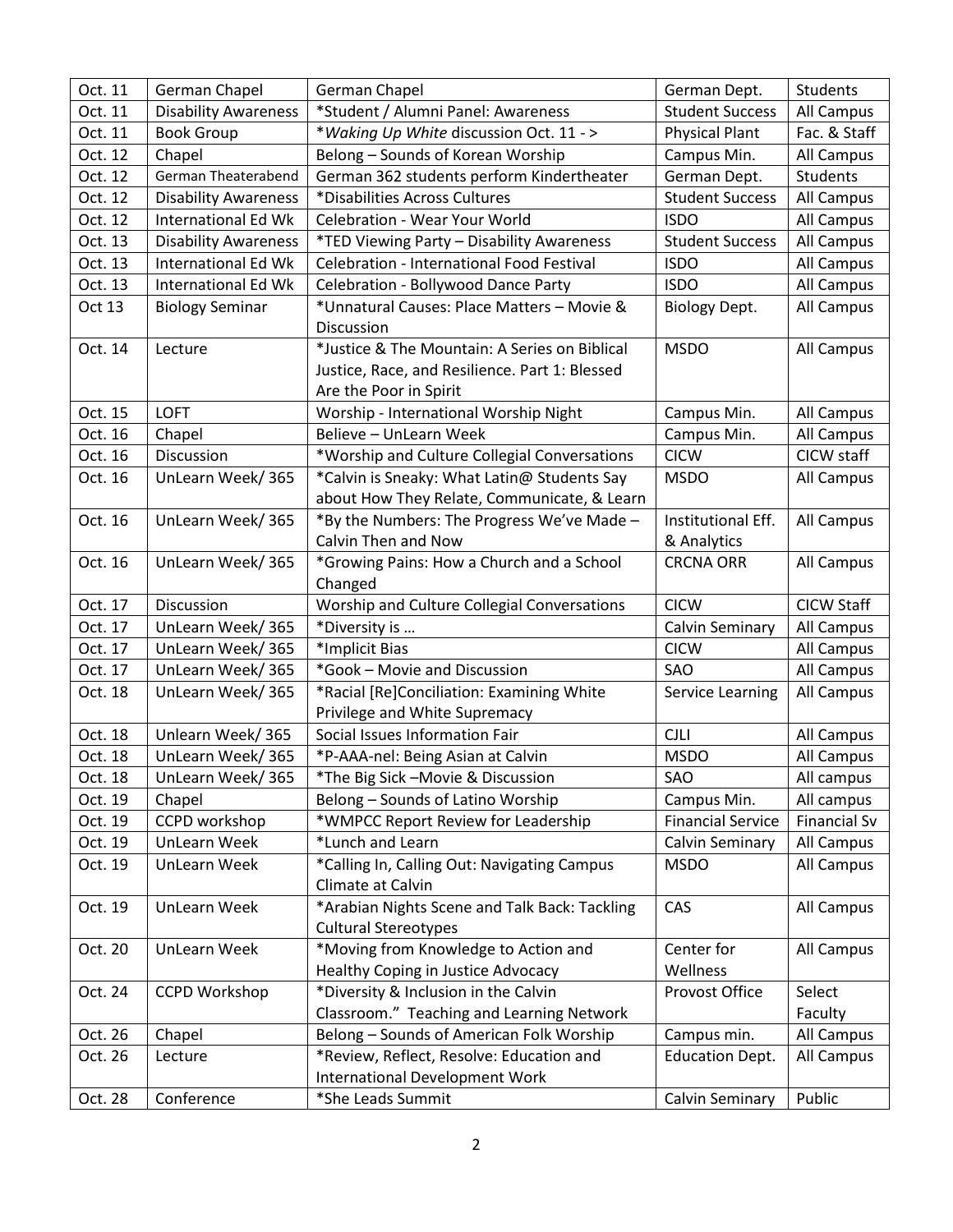| Oct. 30        | Film & Discussion          | *The March Toward True Equality Continues - | Campus                  | All Campus          |
|----------------|----------------------------|---------------------------------------------|-------------------------|---------------------|
|                |                            | <b>Sheryl Sandberg</b>                      | Involvement             |                     |
| Oct. 31        | German Chapel              | German Chapel                               | German Dept.            | Students            |
| Oct. 31        | CCPD workshop              | *WMPCC Report Review for Leadership         | <b>Student Life</b>     | <b>Student Life</b> |
| Nov. 1         | French Chapel              | French Chapel<br>French Dept.               |                         | students            |
| Nov. 2         | Chapel                     | BeLong - Sounds of Gospel Worship           | <b>Campus Min</b>       | All Campus          |
| Nov. 3         | <b>Theater Series</b>      | The Arabian Nights - play Nov. 3-4, 9-11    | <b>CTS</b>              | Public              |
| Nov. 6         | Film & Discussion          | *Leading through the Uncomfortable- Bryan   | Campus                  | All campus          |
|                |                            | Stevenson                                   | Involvement             |                     |
| Nov. 6         | <b>Discussion Panel</b>    | *Race, Politics, Faith and Athletics        | Kinesiology             | Coaches &           |
|                |                            |                                             |                         | Athletes            |
| Nov. 7         | <b>CCPD Workshop</b>       | *CQ: Cultural Intelligence                  | <b>EAPDI</b>            | Fac/Staff           |
| Nov. 7         | <b>Sexuality Series</b>    | *Porn Panel: Our Stories                    | <b>Sexuality Series</b> | All Campus          |
| Nov. 8         | Chapel                     | BeHold - Drum Circle                        | Campus Min              | All Campus          |
| Nov. 9         | Chapel                     | BeLong - Sounds of Korean Worship           | Campus Min              | All Campus          |
| Nov. 10        | Observance                 | Veteran's Day: Flag Raising service         | <b>Student Life</b>     | All Campus          |
| Nov. 13        | <b>Sexuality Series</b>    | *LGBT+ workshop for a safer campus          | SAGA                    | All Campus          |
| Nov. 14        | German Chapel              | German Chapel                               | German Dept.            | <b>Students</b>     |
| Nov. 15        | French Chapel              | French Chapel                               | French Dept.            | Students            |
| Nov. 15        | <b>CCPD</b>                | *Lunch & Learn - America Divided            | <b>EAPDI</b>            | Fac/Staff           |
| Nov. 15        | German Filmabend           | <b>Esterhazy and Mauerhase</b>              | German Dept.            | <b>Students</b>     |
| Nov. 16        | Chapel                     | BeLong - Sounds of Latino Worship           | Campus Min.             | All Campus          |
| Nov. 16        | <b>Nursing Seminar</b>     | *Listening to the Voice of Burton Heights   | Nursing Dept.           | All Campus          |
|                |                            | Neighborhood                                |                         |                     |
| Nov. 17        | <b>College Visit</b>       | <b>International Student Visit Day</b>      | Enrollment              | PreCollege          |
| Nov. 19        | Performance                | <b>Gospel Choir concert</b>                 | Music Dept.             | All Campus          |
| <b>Nov. 20</b> | <b>Sexuality Series</b>    | *LGBT+ workshop for a safer campus          | SAGA                    | All Campus          |
| Nov. 21        | <b>Dutch Chapel</b>        | Dutch Chapel                                | Dutch Dept.             | Students            |
| Nov. 29        | Display                    | Notable Native American Leaders display     | <b>MSDO</b>             | Public              |
| Nov. 30        | <b>Film and Discussion</b> | *Miss Navajo (UnLeran365)                   | <b>MSDO</b>             | All Campus          |
| Nov. 27        | Film and Discussion        | *German culture presentations               | German Dept.            | All Campus          |
| Nov. 27        | <b>Sexuality Series</b>    | *LGBT+ workshop for a safer campus          | SAGA                    | All Campus          |
| Nov. 29        | German Chapel              | German Chapel                               | German Dept.            | <b>Students</b>     |
| Nov. 30        | Chapel                     | BeLong - Sounds of American Folk Worship    | Campus min.             | All campus          |
| Nov. 30        | German Theaterabend        | German 362 students perform Theater         | German Dept.            | Students            |
| Dec 1.         | Lecture                    | *Food Consumption Patterns in East and      | <b>Economics Dept</b>   | All Campus          |
|                |                            | Southern Africa" by Michael Dolislager      |                         |                     |
| Dec. 4         | Lecture                    | *These Are My People: Understanding         | Political Sci           | All Campus          |
|                |                            | Operationalized Ethnicity in Kenya          |                         |                     |
| Dec. 5         | <b>CCPD Workshop</b>       | *End of the Semester Diversity Update       | <b>EAPDI</b>            | All Campus          |
| Dec. 5         | Lecture                    | *Tell Me How You'd Feel If I Was Gone?      | English                 | All Campus          |
|                |                            | Advocating for the Care of Black Women."    |                         |                     |
| Dec. 7         | Celebration                | Christmas around the world                  | <b>MSDO</b>             | Students            |
|                |                            | <b>Fall 2017</b><br><b>Total 106</b>        |                         |                     |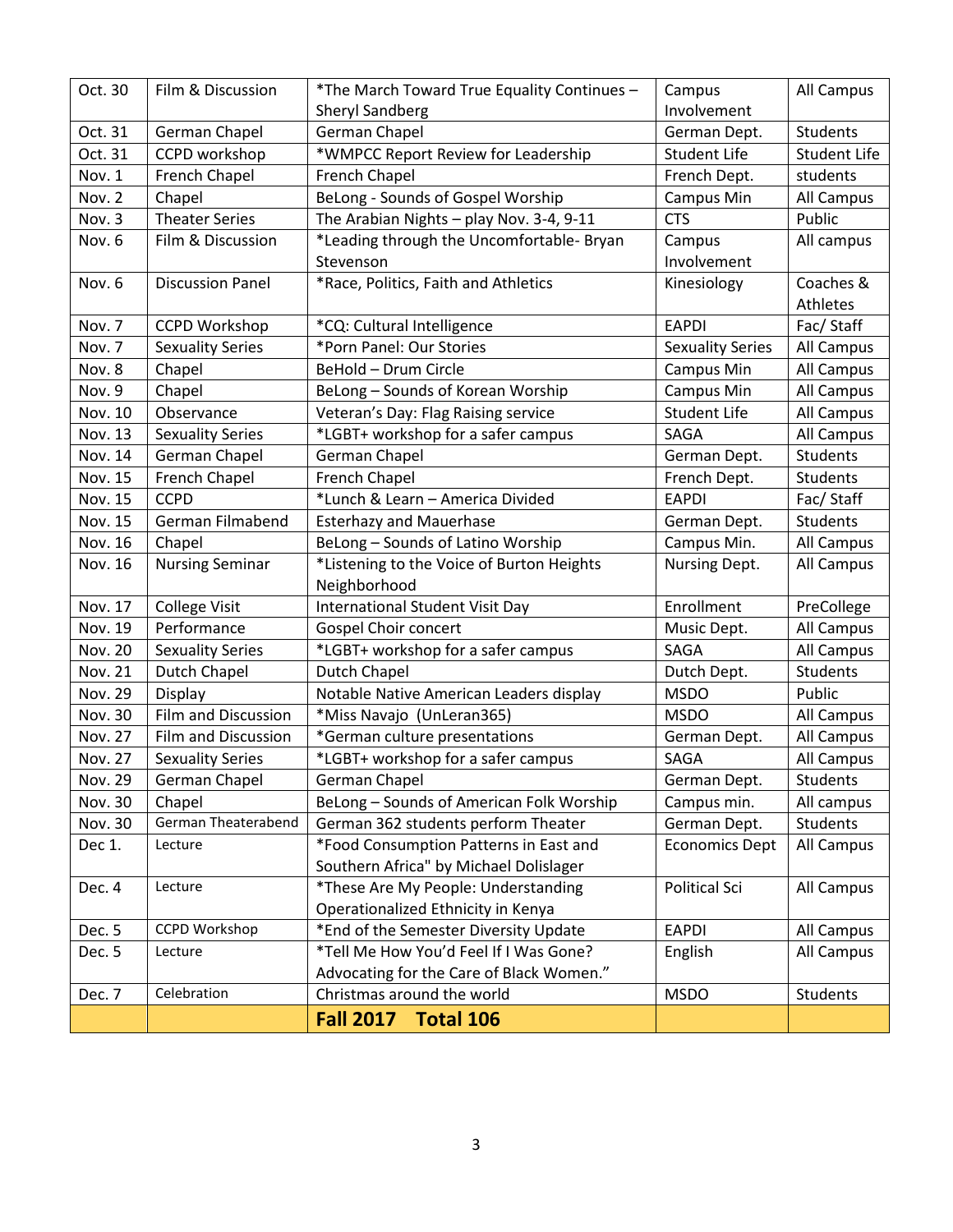| <b>Date</b> | Event             | *denotes CCPD Credit Option<br>Title               | <b>Sponsor/ Office</b> | <b>Audience</b>  |
|-------------|-------------------|----------------------------------------------------|------------------------|------------------|
| Jan 4       | Jan Series        | *Unnatural Causes: Is Inequality making us sick    | Advancement            | Public           |
| Jan 4       | <b>Discussion</b> | *Feminism Discussion Group (multiple dates)        | ?                      | All campus       |
| Jan 9       | Jan Series        | *Detroit Dirt: Zero Waste from the ground up       | Advancement            | Public           |
| Jan 10      | Jan Series        | *Confident Pluralism                               | Advancement            | Public           |
| Jan 11      | Caucus            | *CORR Calvin Alumni Caucus                         | <b>CSR</b>             | <b>CORR Alum</b> |
| Jan 12      | Lecture           | *MLK Observance at Handlon                         | <b>CPI</b>             | Handlon          |
|             |                   |                                                    |                        | <b>Students</b>  |
| Jan 13      | Movie             | *Marshall                                          | SAO                    | All campus       |
| Jan 14      | Conference        | MLK Leadership Weekend                             | Pre-College Prog       | PreCollege       |
| Jan 15      | Chapel            | *MLK Chapel: Remembering MLK AND                   | <b>MSDO</b>            | All campus       |
|             | Celebration       | <b>MLK March</b>                                   |                        |                  |
| Jan 15      | Lecture           | *The work that is still to be done                 | <b>MSDO</b>            | All campus       |
| Jan 15      | Jan Series        | *Why are all the Black Kids still sitting together | Advancement            | Public           |
| Jan 16      | Jan Series        | *Behind the Beautiful Forever - Mumbai             | Advancement            | Public           |
| Jan 18      | Jan Series        | *Hamilton, Hope and Change                         | Advancement            | Public           |
| Jan 23      | Jan Series        | *Still waters run deep: Dementia & humanness       | Advancement            | Public           |
| Jan 25-27   | Worship Symposium | *Worship Symposium (multiple sessions)             | <b>CICW</b>            | Public           |
|             |                   | Interim 2018 Total 16                              |                        |                  |

| <b>Date</b>      | <b>Event</b>          | *denotes CCPD Credit Option<br><b>Title</b>     | <b>Sponsor/ Office</b>  | <b>Audience</b>     |
|------------------|-----------------------|-------------------------------------------------|-------------------------|---------------------|
| Multiple         | Caucus                | *CORR Alumni Caucus (meets monthly)             | <b>CSR</b>              | <b>CORR Alumni</b>  |
| Multiple         | <b>Book Group</b>     | *The Hate You Give                              | <b>Physical Plant</b>   | Phys. Plant         |
| Feb 1            | chapel                | Sounds of Korean Worship                        | Campus Min.             | All Campus          |
| Feb 1            | Theater               | The Amish Project (multiple dates)              | <b>CTC</b>              | Public              |
| Feb <sub>2</sub> | Lecture               | *Global Health and Justice                      | Biology dept.           | All Campus          |
| Feb 6            | Spanish Chapel        | Spanish Chapel                                  | Spanish dept.           | <b>Students</b>     |
| Feb 6            | <b>CCPD</b>           | *The Diverse Classroom: ICQ & Flashpoints       | <b>EAPDI</b>            | Fac/Staff           |
| Feb 7            | German Chapel         | German Chapel                                   | German Dept.            | <b>Students</b>     |
| Feb 7            | Conference            | *Faith & International Development Conf. (8-10) | <b>Student Group</b>    | Public              |
| Feb 8            | chapel                | Sounds of Navajo Worship                        | Campus Min.             | All Campus          |
| Feb 8            | Lecture               | Passport to Adventure: Week in Paris            | CALL                    | <b>Call Student</b> |
| Feb 12           | German Filmabend      | German Filmabend - Jenseits der Stille          | German Dept.            | <b>Students</b>     |
| Feb 13           | Spanish Chapel        | Spanish Chapel                                  | Spanish                 | <b>Students</b>     |
| Feb 13           | <b>CCPD</b>           | *The Diverse Classroom: ICQ & Flashpoints       | <b>EAPDI</b>            | Fac/Staff           |
| Feb 13           | Discussion            | Intergroup Dialogue: Talking across divide      | <b>CJLI</b>             | <b>Students</b>     |
| Feb 14           | French Chapel         | French Chapel                                   | French Dept.            | <b>Students</b>     |
| Feb 14           | <b>BLK Hist Month</b> | Blues, R&B concert - Valerie June               | <b>MSDO</b>             | All Campus          |
| Feb 15           | Chapel                | Sounds of Latino Worship                        | Campus Min.             | All Campus          |
| Feb 15           | <b>Blk Hist Month</b> | *"We Go High" - Mini-play                       | <b>MSDO</b>             | All Campus          |
| Feb 16           | <b>Blk Hist Month</b> | Praize Night With Gospel Choir                  | MSDO/ Music             | All Campus          |
| Feb 16           | <b>Blk Hist Month</b> | <b>Black Panther movie (off-campus)</b>         | <b>MSDO</b>             | <b>Students</b>     |
| Feb 17           | <b>Blk Hist Month</b> | Kinetic Connect: Hip Hop Dance Showcase         | MSDO/SAO                | <b>Students</b>     |
| Feb 20           | Spanish Chapel        | Spanish Chapel                                  | Spanish Dept.           | <b>Students</b>     |
| Feb 20           | <b>CCPD</b>           | *Embrace - Book Group (meets 4 times)           | <b>EAPDI</b>            | Fac/Staff           |
| Feb 20           | Lecture               | *Let's Talk about Masculinity                   | <b>Sexuality Series</b> | All Campus          |
| Feb 21           | Lecture               | *China and the Silk Road in the Mongol Empire   | <b>Asian Studies</b>    | All Campus          |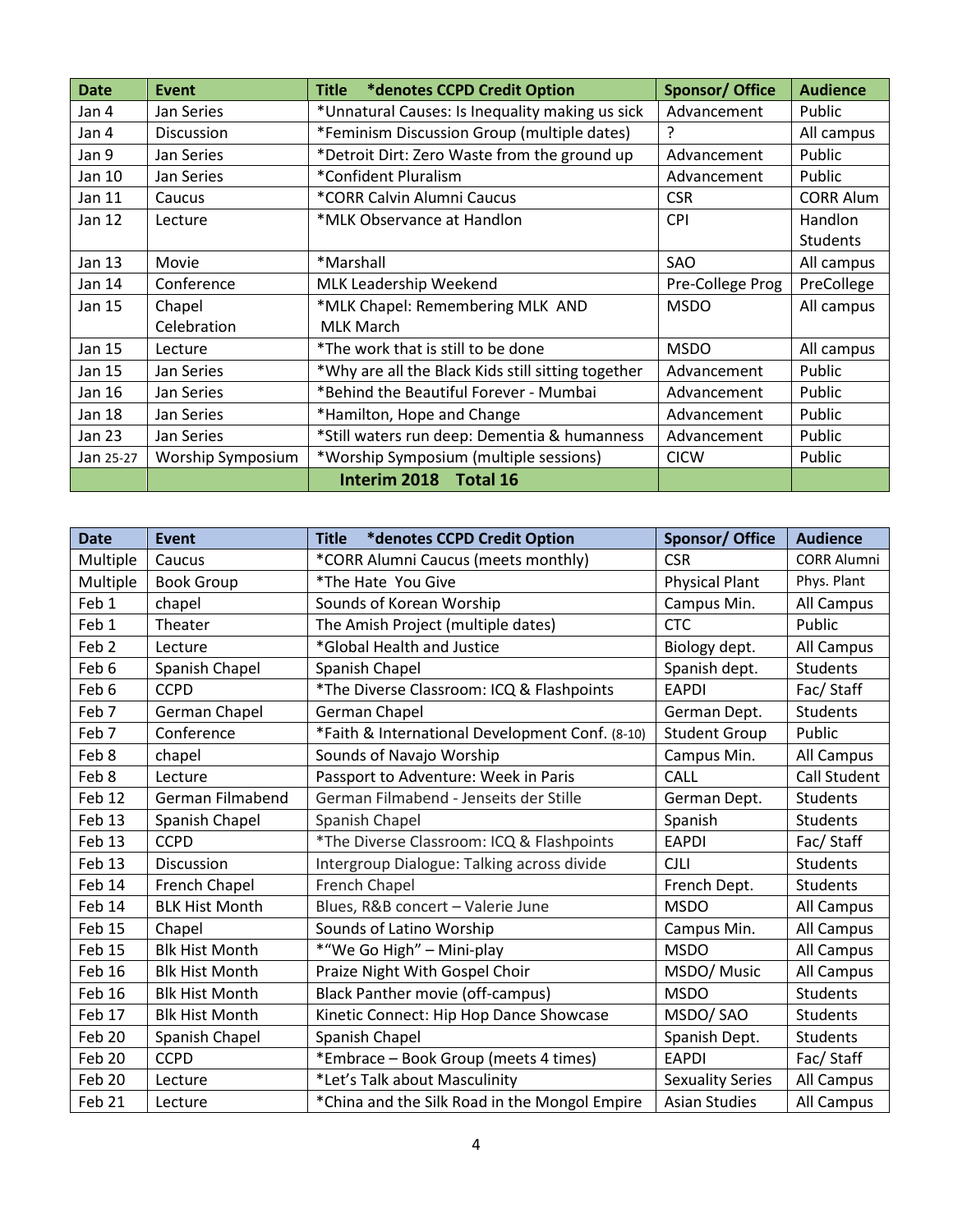| Feb 21        | <b>CCPD</b>         | *Lunch and Learn: America Divided Video                                               | <b>EAPDI</b>            | Fac/Staff       |
|---------------|---------------------|---------------------------------------------------------------------------------------|-------------------------|-----------------|
| Feb 22        | Chapel              | Sounds of Gospel Worship                                                              | Campus Min.             | All Campus      |
| Feb 22        | Lecture             | *Autism Spectrum Disorder: The New Developmental Melting<br>Pot or Distinct Disorder? | Health lecture series   | All Campus      |
| Feb 23        | Celebration         | Entrada Scholars Program 2017 Reunion                                                 | Pre-College             | Students        |
| Feb 23/24     | Movie               | Coco                                                                                  | SAO                     | <b>Students</b> |
| Feb 23/24     | Celebration         | Rangeela                                                                              | <b>Student Group</b>    | Public          |
| Feb 27        | German Chapel       | German Chapel                                                                         | Germen Dept.            | <b>Students</b> |
| Feb 27        | Spanish Chapel      | Spanish Chapel                                                                        | Spanish Dept.           | <b>Students</b> |
| Feb 27        | Lecture             | *Exploring Masculinity                                                                | <b>Sexuality Series</b> | All Campus      |
| March 1       | Chapel              | Sounds of Korean Worship                                                              | Campus Min.             | All Campus      |
| March 6       | Spanish Chapel      | Spanish Chapel                                                                        | Spanish                 | Students        |
| March 6       | Lecture             | *Giving an Account of the Hope in Mandela                                             | Nagel Institute         | All Campus      |
| March 7       | Lecture             | *What is Happening with Gender                                                        | <b>Sexuality Series</b> | All Campus      |
| March 7       | Lecture             | *Dr. Mary Ma: The Remaking of Churches in                                             | <b>Asian Studies</b>    | Public          |
|               |                     | China                                                                                 |                         |                 |
| March 8       | Chapel              | Sounds of American Folk Worship                                                       | Campus Min.             | All Campus      |
| March 8       | Lecture             | *Gender Stories                                                                       | <b>Sexuality Series</b> | Public          |
| Mar 12        | Lecture             | *Putin, Russia, and the New Cold War - Great                                          | Advancement             | Public          |
|               |                     | <b>Discussions Global Discussion Series</b>                                           |                         |                 |
| Mar 13        | Spanish Chapel      | Spanish Chapel                                                                        | Spanish Dept.           | Students        |
| Mar 13        | Lecture             | *Dr. Nie - Development of China's online game                                         | <b>Asian Studies</b>    | Public          |
|               |                     | industry                                                                              |                         |                 |
| Mar 14        | French Chapel       | French Chapel                                                                         | French Dept.            | Students        |
| Mar 14        | Lecture             | Workplace Sexual Harassment & Discrimination                                          | <b>Career Center</b>    | Students        |
| Mar 14        | <b>CCPD</b>         | *Lunch and Learn: America Divided                                                     | <b>EAPDI</b>            | Fac/Staff       |
| Mar 14        | German Filmabend    | Almanya - Willkommen in Deutschland                                                   | German Dept.            | Students        |
| <b>Mar 15</b> | Chapel              | Sounds of Latino Worship                                                              | Campus Min.             | All Campus      |
| <b>Mar 15</b> | <b>CCPD</b>         | *Engaging International Students                                                      | <b>ISDO</b>             | Fac/ staff      |
| <b>Mar 19</b> | Lecture             | *South Africa at the Crossroads - Great                                               | Advancement             | Public          |
|               |                     | <b>Discussions Global Discussion Series</b>                                           |                         |                 |
| Mar 22        | Lecture             | *Prison Reform - With Warden Burton                                                   | CALL / Advance          | Public          |
| Mar 26        | Lecture             | *Global Health: Equity, Ethics, and Eradication                                       | Advancement             | Public          |
| Mar 26+       | Art exhibt          | Mere Objects interactive art exhibit                                                  | <b>Art Gallery</b>      | Public          |
| Mar 25        | Travel - Offsite    | Alumni Travel - Peru                                                                  | Advancement             | Alumni          |
| Mar 27        | Spanish Chapel      | Spanish Chapel                                                                        | Spanish Dept.           | Students        |
| Mar 28        | German Chapel       | German Chapel                                                                         | German Dept.            | Students        |
| April 3       | Spanish Chapel      | Spanish Chapel                                                                        | Spanish Dept.           | Students        |
| April 5       | Chapel              | Sounds of Gospel Worship                                                              | Campus Min.             | All Campus      |
| April 5       | Lecture             | *Sexual Violence & How to Help Survivors                                              | <b>Sexuality Series</b> | All Campus      |
| April 6       | Travel - Offsite    | Alumni Travel - Dutch Landscapes                                                      | Advancement             | Alum            |
| April 7       | Concert             | Music of the Americas                                                                 | Advancement?            | Public          |
| April 9       | lecture             | Sarah Jane Artist's Talk                                                              | <b>Sexuality Series</b> | Public          |
| April 9       | Lecture             | International, AHANA, White students                                                  | Psychology              | Public          |
| April 9       | Lecture + Dinner    | *Islam and Hospitality w/ Oman Justin Meyers                                          | <b>Service Learning</b> | All Campus      |
| April 9       | Asian Film in April | Wolf Child - (animated)                                                               | Asian Stu. group        | All Campus      |
| April 10      | German Chapel       | German Chapel                                                                         | German Dept.            | Students        |
| April 10      | Spanish Chapel      | Spanish Chapel                                                                        | Spanish Dept.           | Students        |
| April 10      | <b>CCPD</b>         | *Anti-Racism 101                                                                      | <b>EAPDI</b>            | Fac/Staff       |